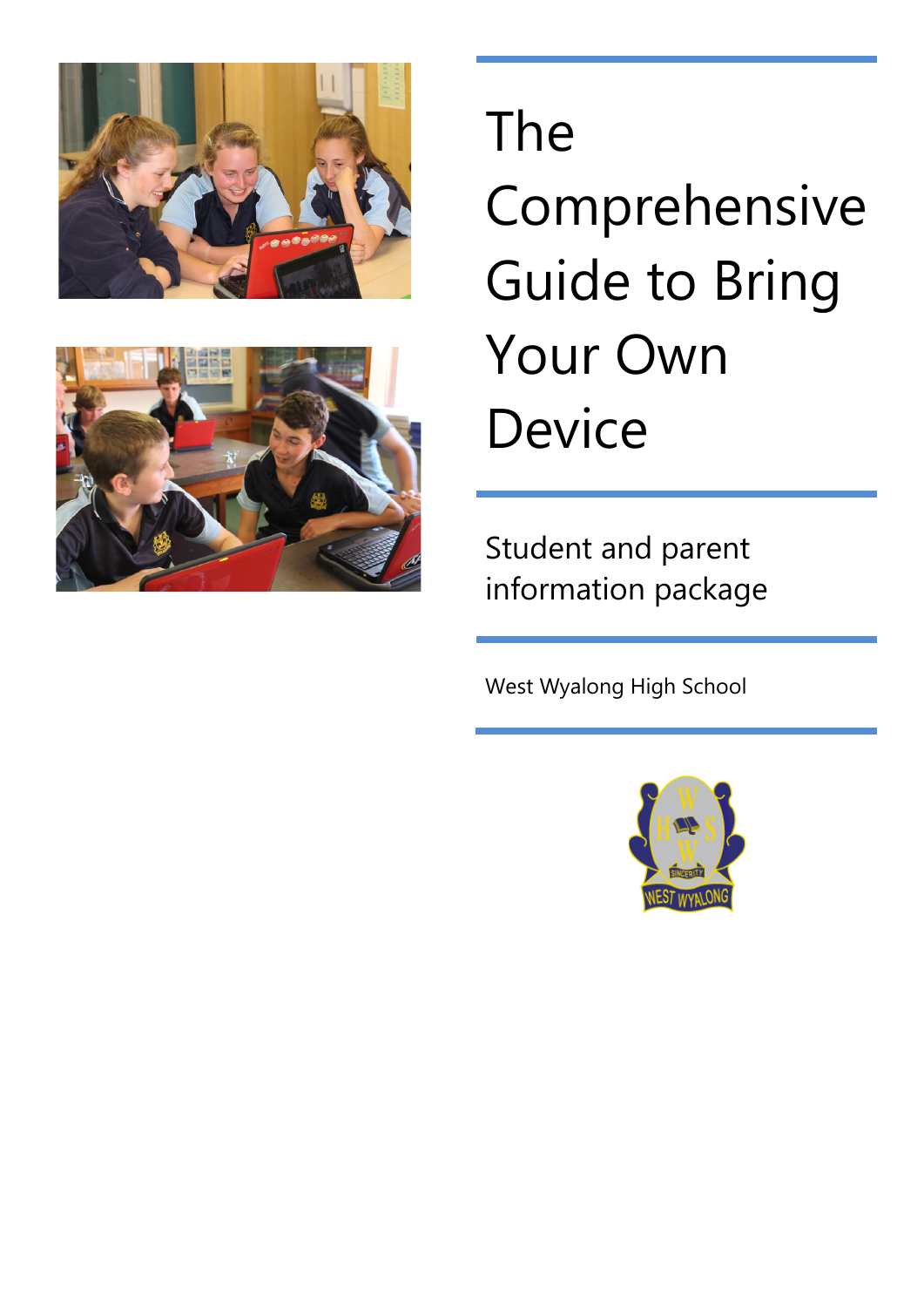# **What is BYOD?**

"Bring your own device" (BYOD) refers to students bringing a personally owned device to school for the purpose of learning. A personally owned device is any technology device brought into the school and is owned by a student or the student's family. There are different models of BYOD. West Wyalong High School has chosen a BYOD model that will meet the needs of most families according to data from student surveys, parent surveys and student focus groups. West Wyalong High School students will be asked to bring their own **laptop or tablet** to school. The laptop or tablet must be able to connect to the school WiFi.

### **Why BYOD?**

The purpose of BYOD is to continue technology-rich learning for all students at West Wyalong High School. There will be more opportunities for students to collaborate with others, connect with a global community, receive feedback from teachers, and create products like videos to show their learning.

According to data from student and parent surveys, many students already have personal devices at home. Some students already want to bring these devices to school. West Wyalong High School would like to continue to provide students with learning that will prepare them for a world where technology plays an ever-increasing role in our everyday lives.

In addition, educational research shows that BYOD leads to many benefits in learning. Some of these benefits are listed below:

- Devices such as laptops and tablets are already a very significant part of students' lives. Since these devices are integral to their lives, they should be integral to their learning lives.
- Mobile devices are part of  $21^{st}$  century living and integral to learning  $21^{st}$  century skills, which are vital for students to learn and develop.
- BYOD allows even further personalised learning for students.
- BYOD allows learning to be even more collaborative.
- When students are able to use their own devices, it often leads to increased motivation and engagement in learning.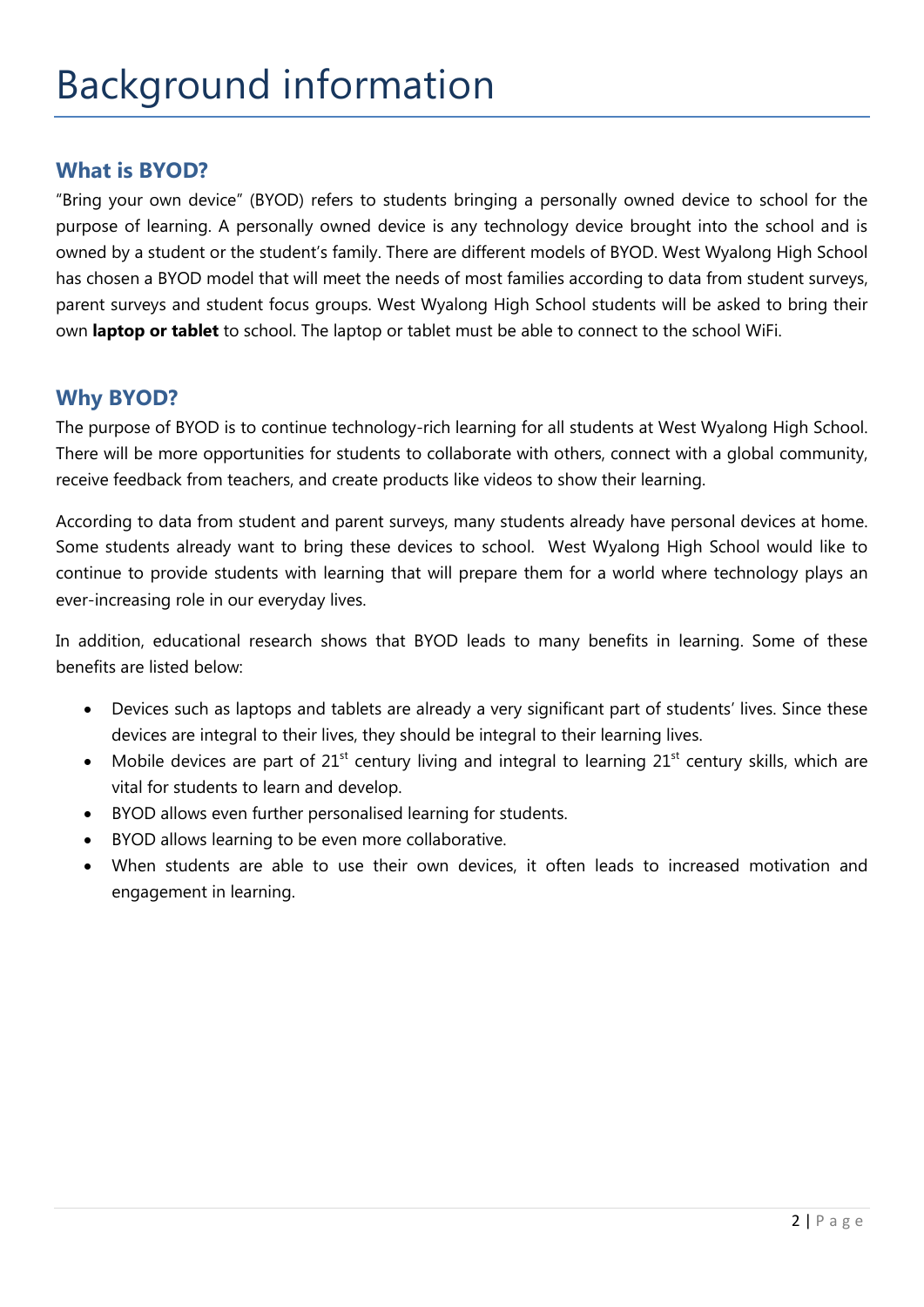# Steps to BYOD

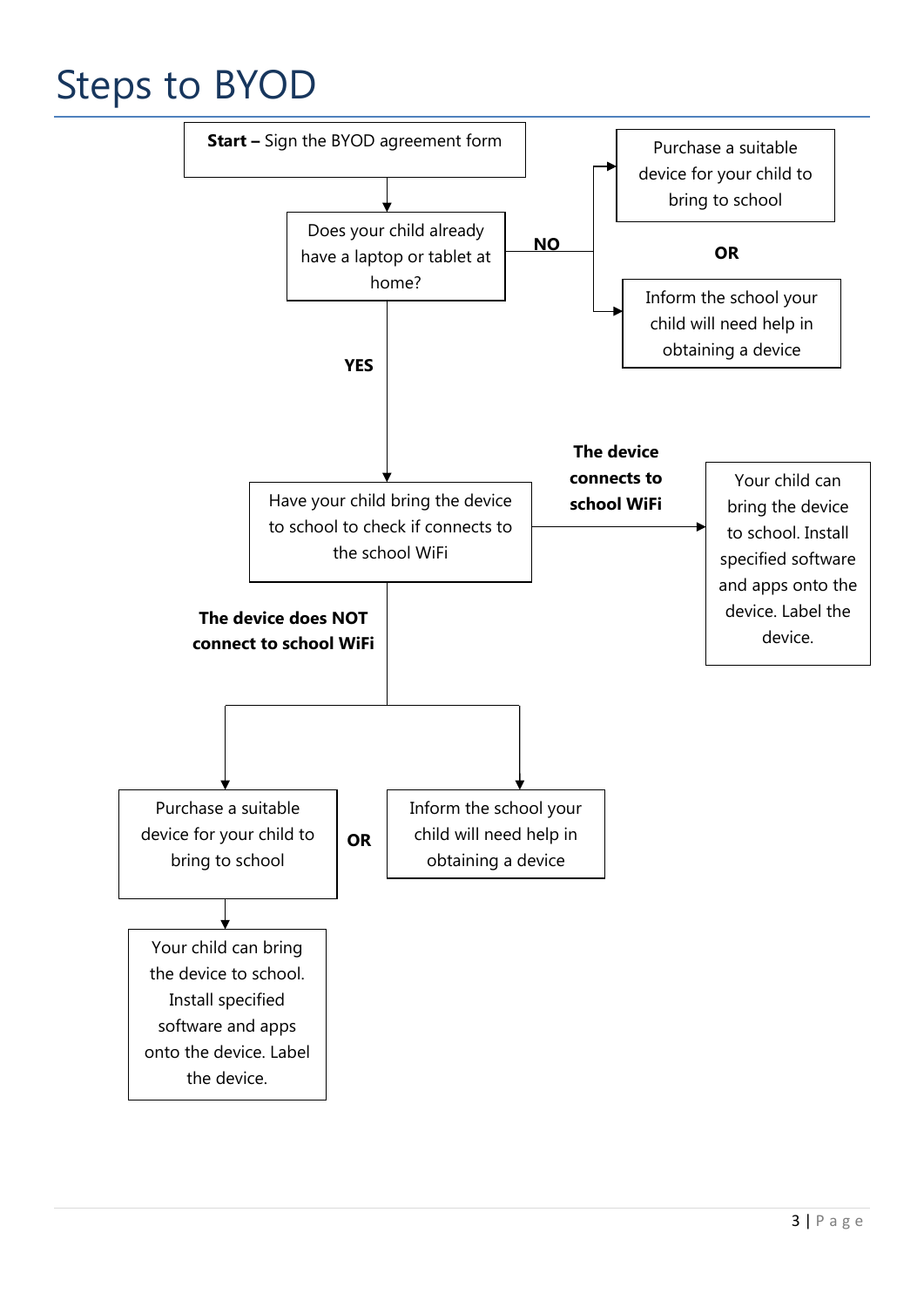# What device should students bring to school?

West Wyalong High School encourages students to **bring devices they already own** to school for learning purposes. This is because students will already be familiar with the device and will have minimal financial impact on families. **However these devices must be able to connect to the school's wireless internet and have certain programs or applications installed.** To ensure that students can get the best learning opportunities at school and at home, the devices they bring to school should follow the guidelines below. Note that prices listed are correct at the time of publication of this booklet.

## **Laptops**

|                     | <b>Windows</b>                                        | <b>Mac</b>                               |
|---------------------|-------------------------------------------------------|------------------------------------------|
| <b>RAM</b>          | Minimum 2GB; Preferably 4GB                           | Minimum 2GB; Preferably 4GB              |
| <b>Operating</b>    | Windows 7 or higher                                   | OS X 10.7 or higher                      |
| system              |                                                       |                                          |
| <b>Wireless</b>     | Supports either 2.4Ghz or 5Ghz bands.                 | Supports either 2.4Ghz or 5Ghz<br>bands. |
| <b>Hardware</b>     | -Webcam and microphone input                          | -Webcam and microphone input             |
| <b>Browser</b>      | Internet Explorer 10 and Chrome                       | Safari and Chrome                        |
| <b>Screen size</b>  | 11 inch or above                                      | 11 inch or above                         |
| <b>Battery life</b> | Minimum 6 hours                                       | Minimum 6 hours                          |
| <b>Software</b>     | All laptops must have active antivirus software       | All laptops must have active             |
|                     | <b>installed.</b> Download FREE antivirus for Windows | antivirus software installed.            |
|                     | at http://bit.ly/winantivirus.                        | See http://bit.ly/macantivirus for       |
|                     |                                                       | more details.                            |

# **Chromebooks**

Chromebooks are similar to laptops, but are designed mainly for web browsing. They are a more affordable alternative to regular laptops. Chromebooks are able to connect to the school WiFi, but will have reduced capacity when it is not connected to wireless internet. Students and parents need to keep this in mind if they choose to use a Chromebook.



There is no need to purchase software or antivirus software for Chromebooks.

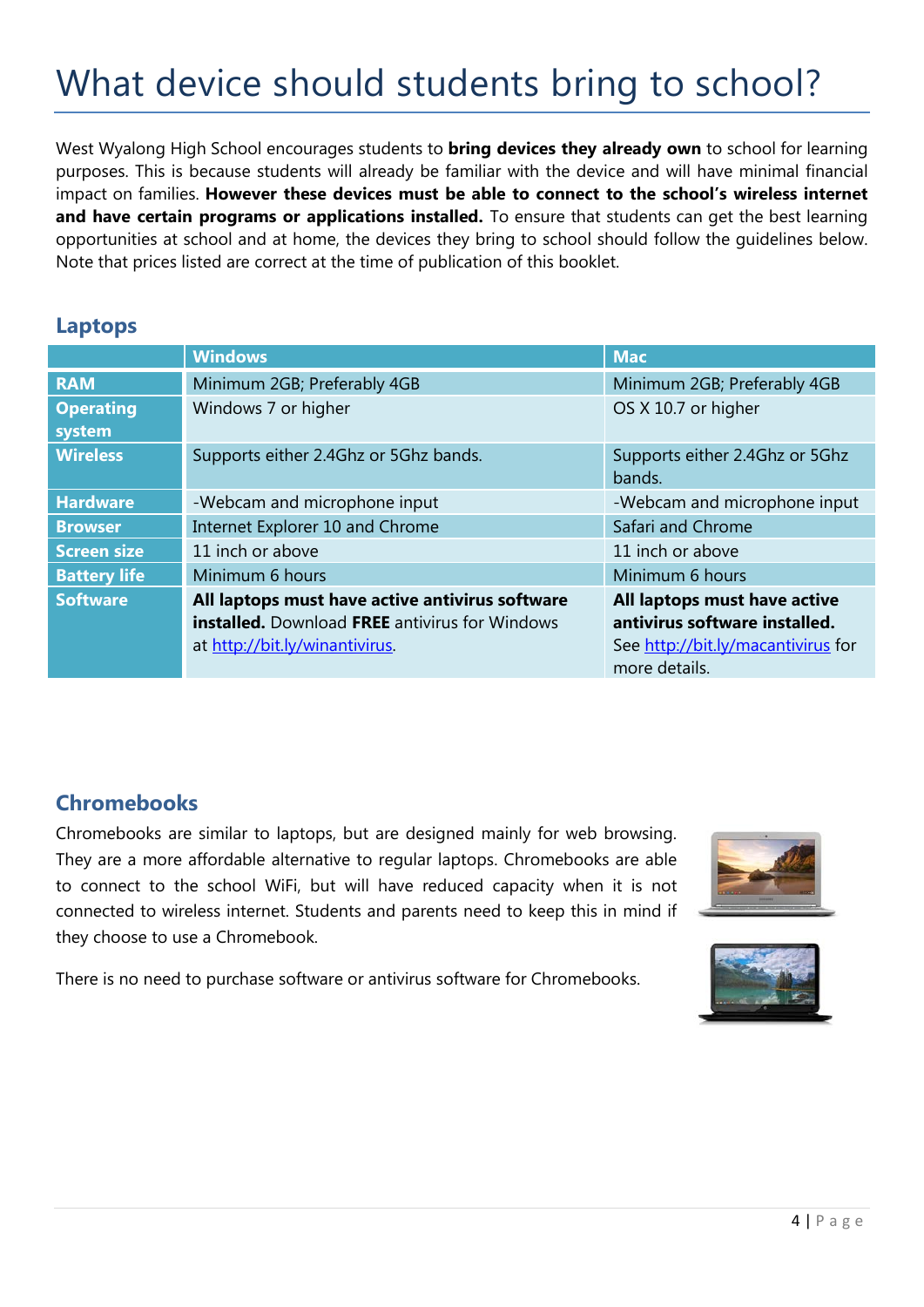### **Tablet PCs**

|                     | <b>Windows</b>                                                              |  |
|---------------------|-----------------------------------------------------------------------------|--|
| <b>RAM</b>          | Minimum 2GB; Preferably 4GB                                                 |  |
| <b>Operating</b>    | Windows 8 or Windows 8 Pro                                                  |  |
| system              |                                                                             |  |
| <b>Wireless</b>     | Supports either 2.4Ghz or 5Ghz bands.                                       |  |
| <b>Hardware</b>     | Webcam and microphone input                                                 |  |
|                     | Students may also bring a keyboard and stylus                               |  |
| <b>Browser</b>      | Internet Explorer 10 or higher                                              |  |
| <b>Battery life</b> | Minimum 6 hours                                                             |  |
| <b>Software</b>     | All tablet PCs must have active antivirus software installed. Download FREE |  |
|                     | antivirus for Windows at http://bit.ly/winantivirus                         |  |

# **Tablets**

|                                              | iOS (iPads)                                                                                                        | <b>Android</b>                                                                                                                                                                  |
|----------------------------------------------|--------------------------------------------------------------------------------------------------------------------|---------------------------------------------------------------------------------------------------------------------------------------------------------------------------------|
| <b>Operating</b><br>system                   | iOS 6 or higher                                                                                                    | Android 4.0 or higher (Ice Cream<br>Sandwich or Jellybean)                                                                                                                      |
| <b>Memory size</b>                           | 16 Gb minimum                                                                                                      | 16 Gb minimum                                                                                                                                                                   |
| <b>Wireless</b>                              | Supports either 2.4Ghz or 5Ghz bands.<br>There is no need for students to have a<br>tablet with 3G/4G connectivity | Supports either 2.4Ghz or 5Ghz bands.<br>There is no need for students to have a<br>tablet with 3G/4G connectivity                                                              |
| <b>Hardware</b>                              | Students may choose to bring a stylus and a<br>keyboard                                                            | Students may choose to bring a stylus and<br>a keyboard                                                                                                                         |
| <b>Accessories</b>                           | All tablets must be protected by a case and a<br>screenguard                                                       | All tablets must be protected by a case<br>and a screenguard                                                                                                                    |
| <b>Apps that</b><br>must be on<br>the device | Google Drive (Free)<br>Microsoft 365 (Free)<br>$\bullet$                                                           | Google Drive (Free)<br>Microsoft 365 (Free)<br>All Android devices must have active<br>antivirus software installed.<br>See http://bit.ly/androidantivirus for more<br>details. |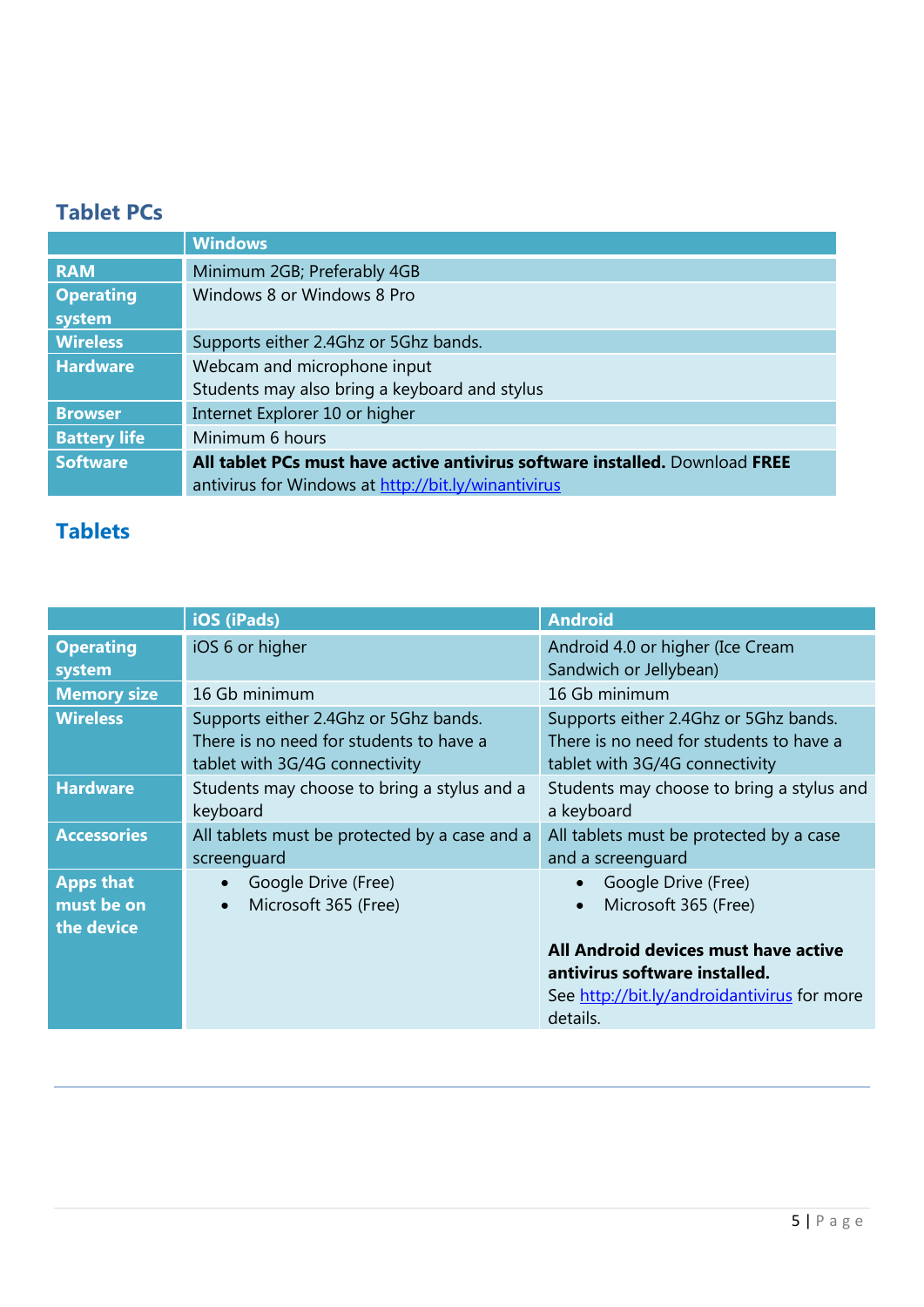# Other considerations when deciding to buy a device to bring to school

- Does the device look and feel like it is durable?
- How much does the device weigh? Will it be comfortable for the student to carry it in their bag with other contents that are also usually carried in their bag?
- If it is a laptop, does it have a good keyboard and touchpad?

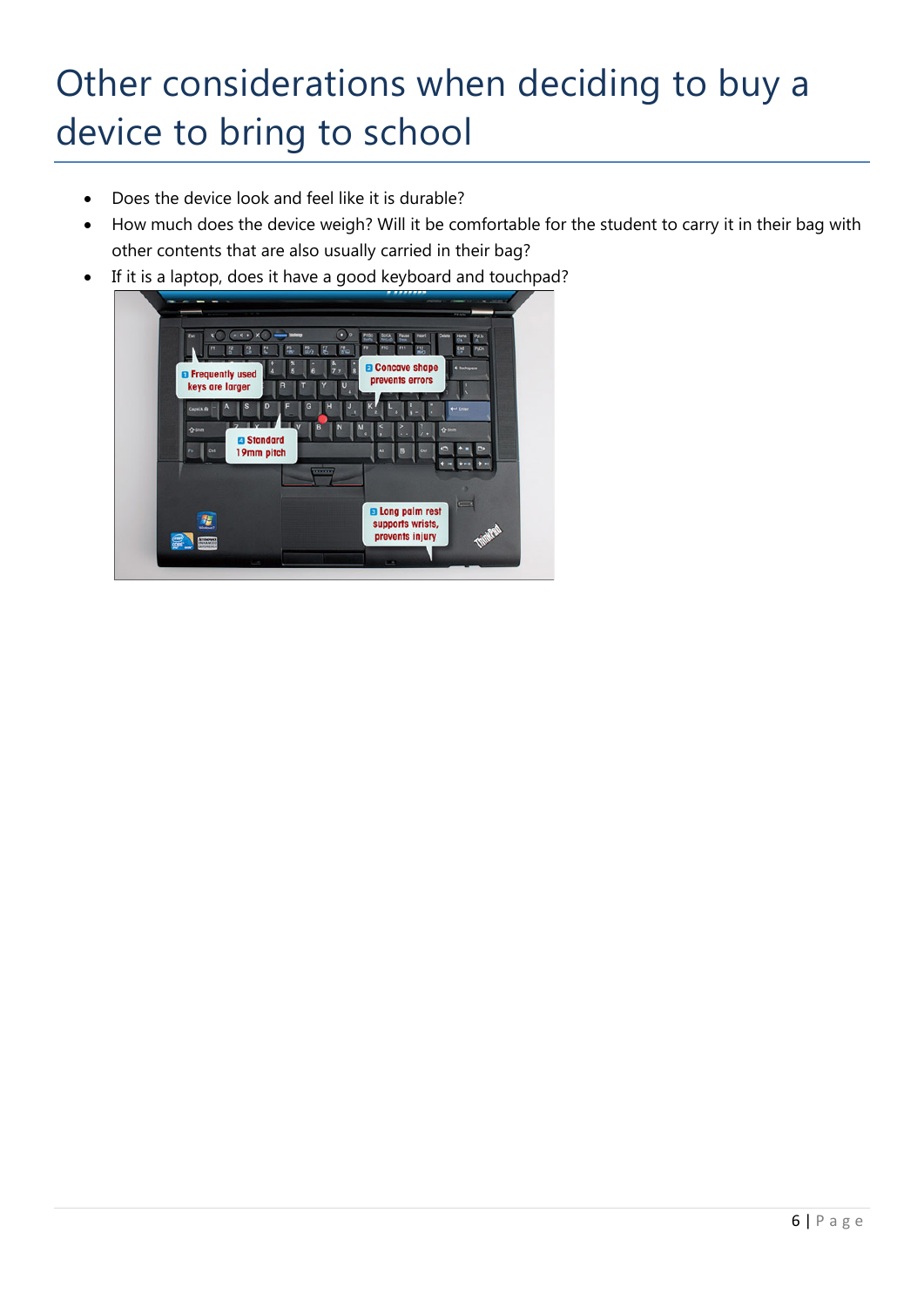# Practical tips for parents

All students who are part of the BYOD trial will undertake specific lessons on how to use their devices and the internet safely.

As a parent/guardian, you know your child the best. The following advice looks at ways you as a parent can support your child's use of their device and internet effectively, so they can learn safely and securely.

### **Set boundaries**

- Students don't need to use their device all the time
- Consider specifying where in the home the device can be used and where it is stored when not in use

#### **Monitor**

- Talk about internet activities openly and feely
- Have your child use the device in a shared family area where you can monitor how long your child is online as well as the websites your child is visiting

### **Share the experience**

- Ask your child to demonstrate the way they use their device for school
- Ask your child to teach you how to use the device
- Focus on the positive aspects of the internet when sharing the experience with your child
- Spend time looking together at sites that are fun, interesting or educational
- Encourage your child to question things on the internet such as "Who is in charge of this site?", "Have I found information or is it just opinion", "Is this site trying to sell me something?"

### **Protect**

- Have a discussion with your child that all information on the internet is good, true or helpful
- Empower your child to use the internet safely by showing them safe sites and explaining why they are safe.
- Have a discussion with your child on what kind of personal details they should not give out on the internet.